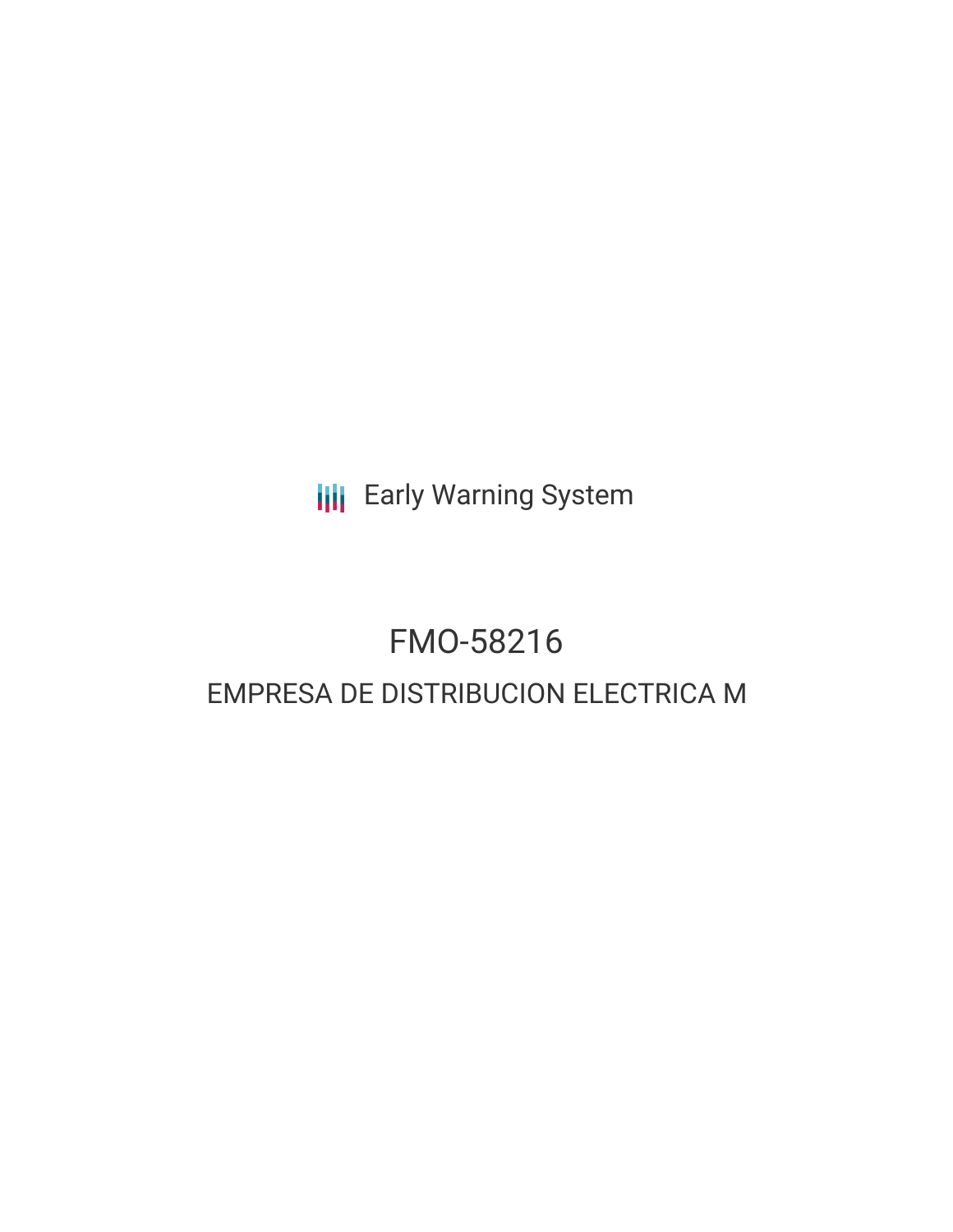

#### **Quick Facts**

| <b>Countries</b>               | Panama                                        |
|--------------------------------|-----------------------------------------------|
| <b>Financial Institutions</b>  | Netherlands Development Finance Company (FMO) |
| <b>Status</b>                  | Proposed                                      |
| <b>Bank Risk Rating</b>        | B                                             |
| <b>Borrower</b>                | EDEMET-EDECHI                                 |
| <b>Sectors</b>                 | Energy, Infrastructure                        |
| Investment Type(s)             | Loan                                          |
| <b>Investment Amount (USD)</b> | $$26.67$ million                              |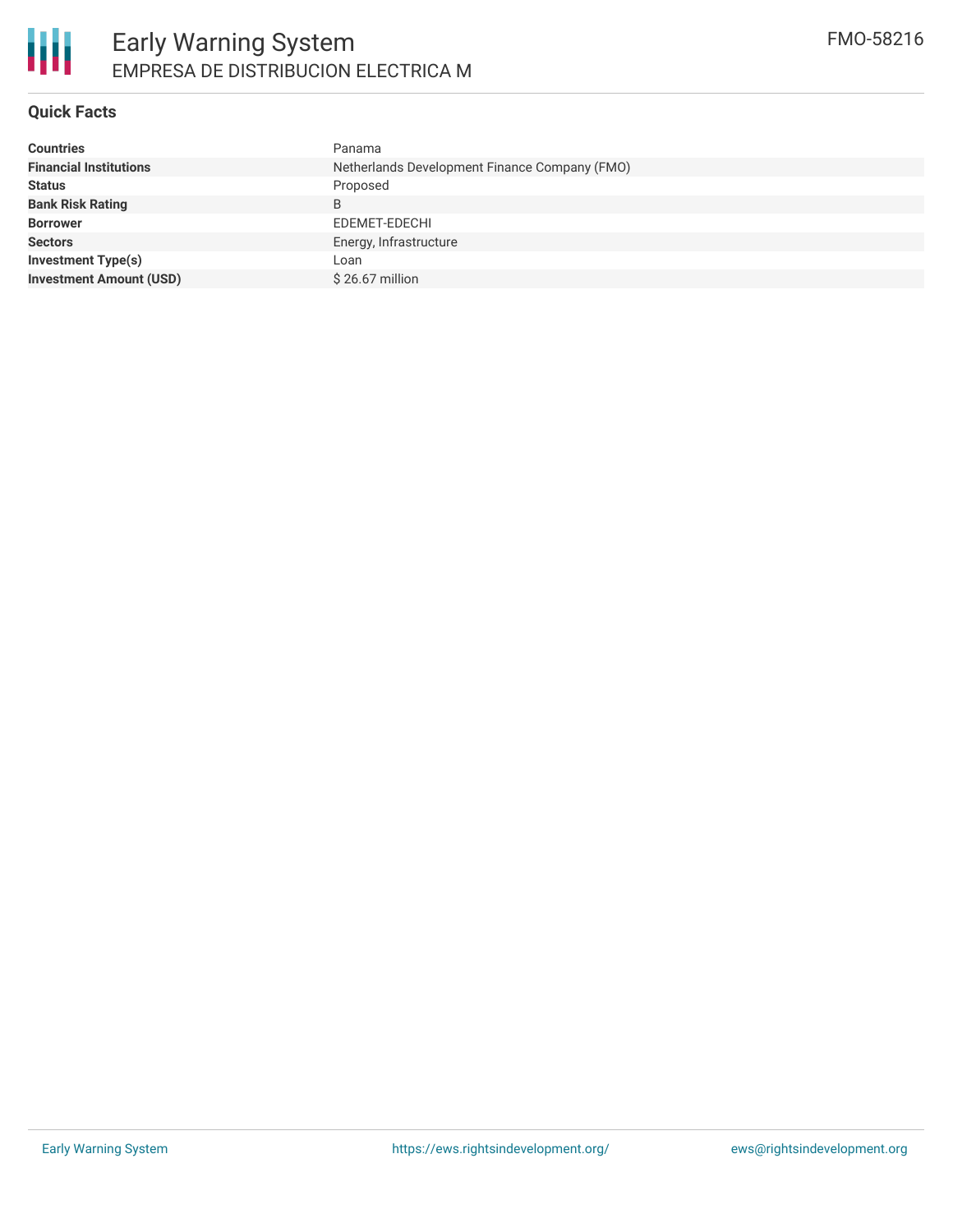

#### **Project Description**

The transaction consists of a senior loan with a term of 30 months (the "Transaction"). The purpose of the Transaction is to provide working capital to the Companies to compensate for the lack of liquidity resulting from the deferral of electricity bills during the four-month moratorium approved by the Government of Panama (Law 152 of May 4, 2020) intended to help endusers affected by the economic crisis caused by the global coronavirus (COVID-19) pandemic. The beneficiaries of this Transaction will be the Companies' end users.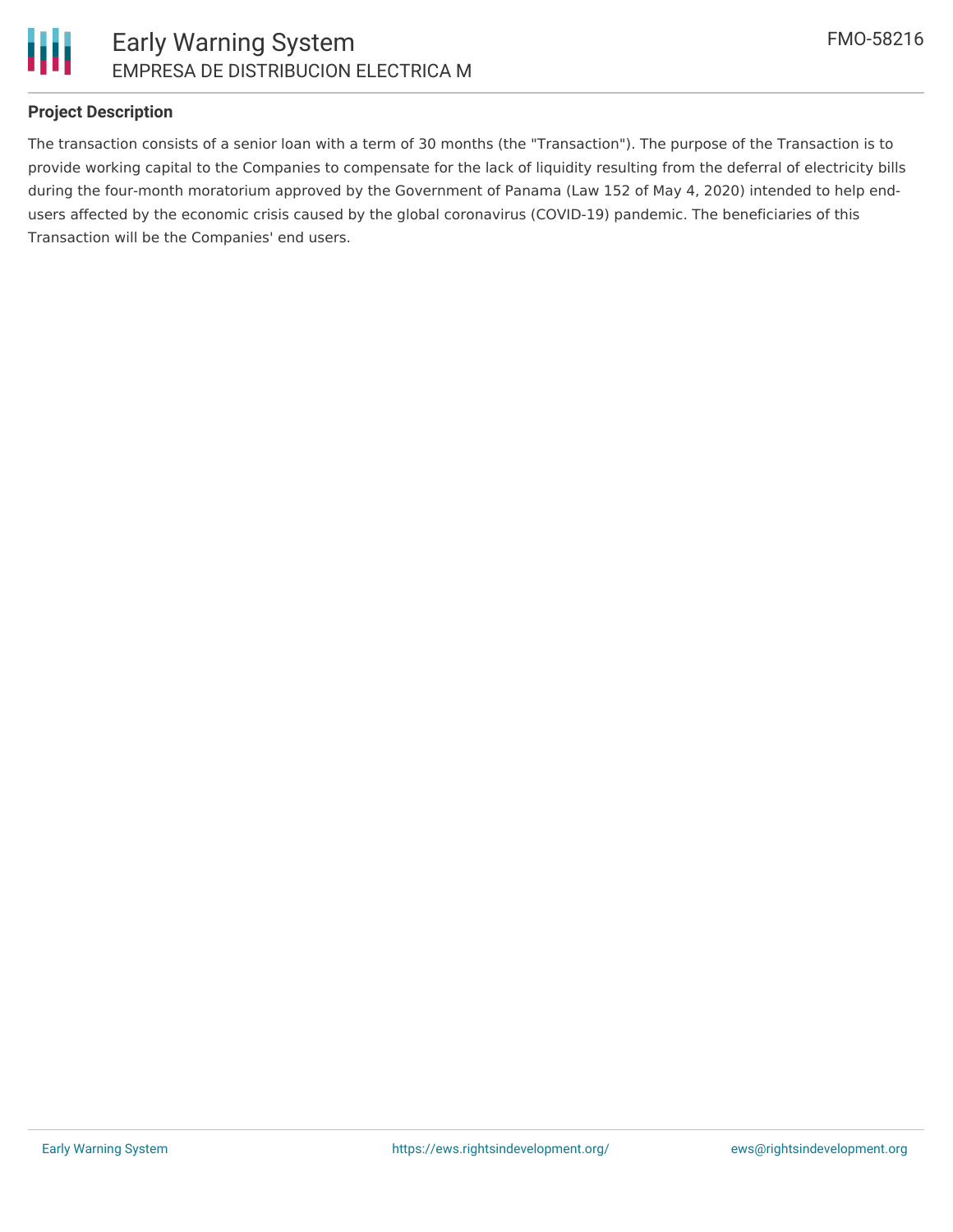#### **Investment Description**

Netherlands Development Finance Company (FMO)

#### **Financial Intermediary**

Financial Intermediary: A commercial bank or financial institution that receives funds from a development bank. A financial intermediary then lends these funds to their clients (private actors) in the form of loans, bonds, guarantees and equity shares. Financial intermediaries include insurance, pension and equity funds. The direct financial relationship is between the development bank and the financial intermediary.

[Naturgy](file:///actor/3190/) Energy Group SA (Financial Intermediary)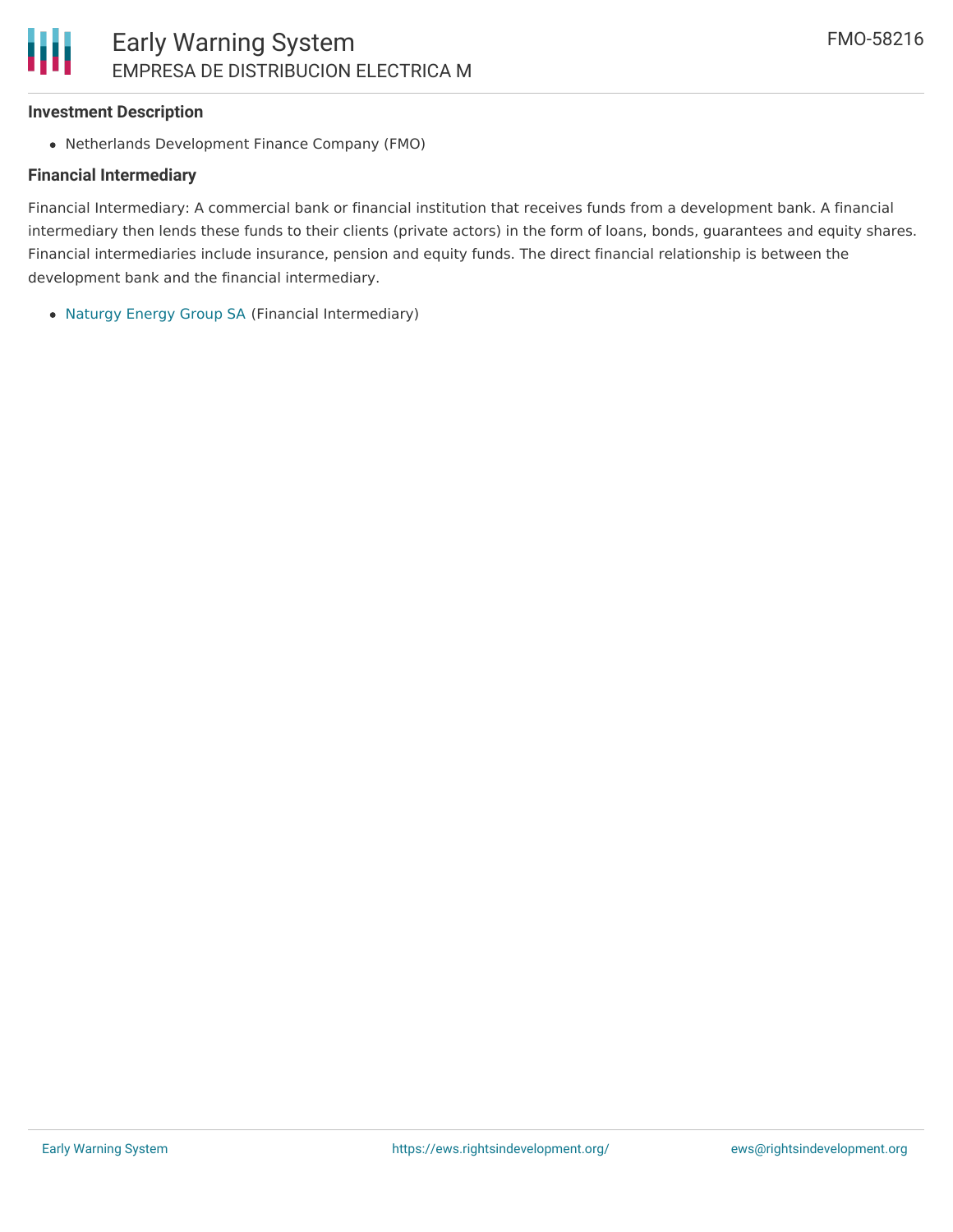# 冊

### Early Warning System EMPRESA DE DISTRIBUCION ELECTRICA M

| Private Actor 1 1 Role   | <b>Private Actor</b> Private Actor | 1 Sector |        | <b>Relation</b> Private Actor 2                              | <b>Private Actor</b> Private Actor<br>2 Role | 2 Sector                 |
|--------------------------|------------------------------------|----------|--------|--------------------------------------------------------------|----------------------------------------------|--------------------------|
| $\overline{\phantom{a}}$ |                                    |          | $\sim$ | Empresa de Distribución Eléctrica Chiriquí S.A. (EDECHI)     | Investor                                     | $\sim$                   |
|                          |                                    |          | $\sim$ | Empresa de Distribución Eléctrica Metro-Oeste, S.A. (EDEMET) | Investor                                     | $\overline{\phantom{a}}$ |